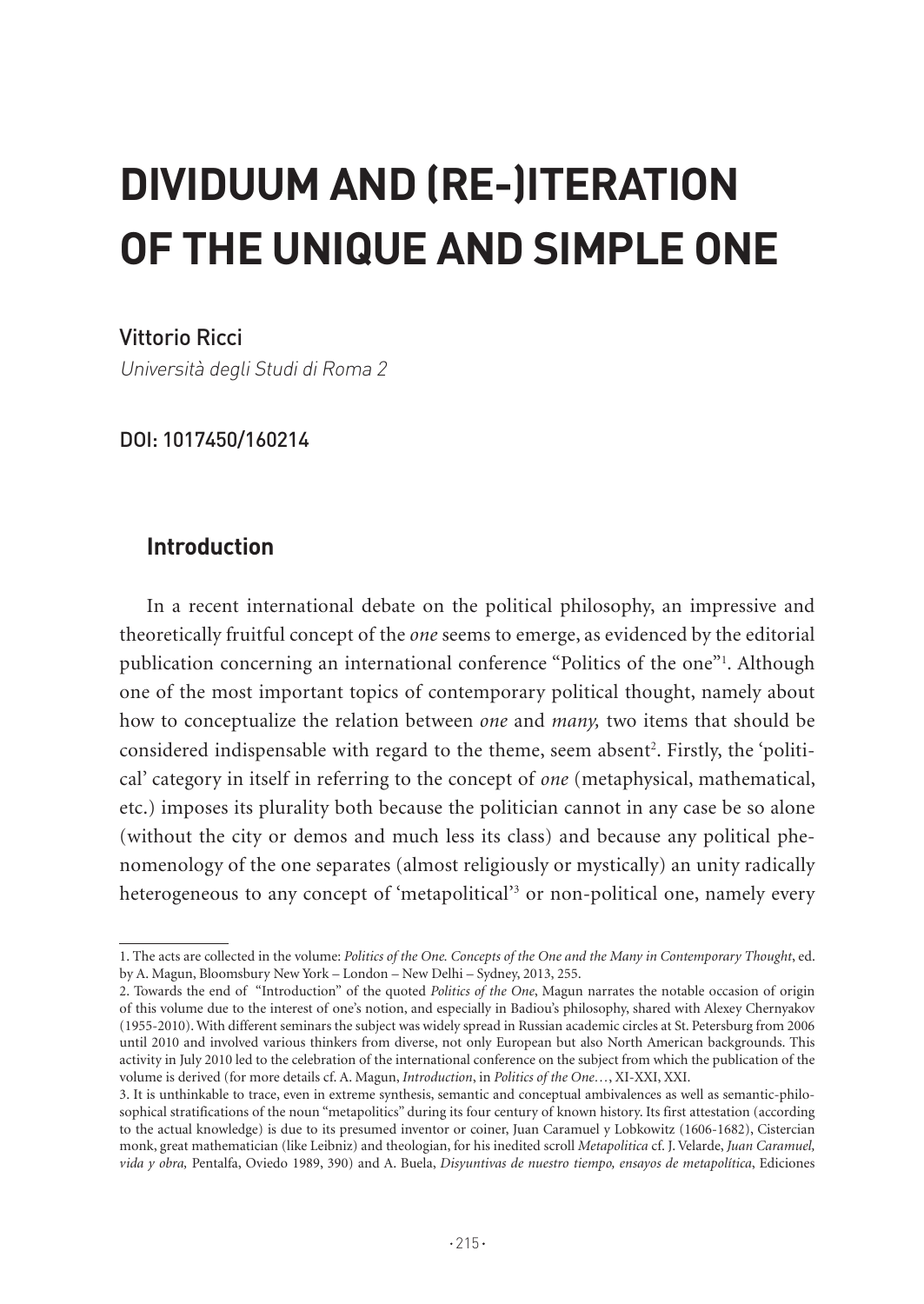one that somehow conjoins itself or interferes with the political domain, beyond the 'apolitical' (mathematical, geometric, geographic, demographic, statistical etc.) one, namely every one that somehow is definable regardless of the political sphere –even though this distinction provokes problems. Secondly, the exploration of whether the conceptualization of such a relationship in political philosophy is eligible, and if eligible, to what extent it can be so, seems to lack. Some eligibility should be focused on a cryptically uncontrolled dialectics of biunivocal opposite (one/many) aimed at a not obvious, perhaps paradoxical or schizophrenic, still more rigid unification than any conception of monistic one.

But observations on the concept 'dividuum' offered by Gerard Raunig especially in his first contribution in the third part of that collection titled "The plural singular" will be faced, for the interesting stress related to the second critical, just outlined point<sup>4</sup>. Investigations on his framework more attentive to the multiple in itself will be exposed, but with the aim of recovering the theoretical 'wonder' of the unique (and not quite of one for its manifold declinability and the various 'events' that have already declined it in a too plurivocal and multiform way). His proposal tends to categorize a 'condividuality' from the notion of dividuum functional to mask rather a uniqueness of the unique in its simplicity of constitutive (re)iterability beyond the enchantment of only scarcely 'henophilic' or purely 'misohenic' nature. After all, in general it shows the attitude the being only captured by multifaceted misology for attempting to scatter the fairly frequent theoretical mortgage of an identity's 'dictatorship' of a totalitarian one involving a symmetrical or parallel anti-communitarianism felt dilemmatic, partly revisited with instances of contemporary globalism. This sort of *horror unius* (almost to replace the old *horror vacui*) is manifested more pressing than the intention of founding the ontology of the many or the double so to base with a certain force the political theory of the multiplicity from one or the other or

Barbarroja, Madrid, 2012, p. 213). It is to highlight that all tradition of the thinking of politics is oriented by a basic 'division' between object and science, reality and theory so to influence also definition of metapolitics. In this way it becomes a mere issue of epistemological research. The metapolitical or metapolitics is to intend only everything that is or may be somehow 'adjacent' to the political or the politics at every level, as for example intuition, cultural movement, critique referred to what is generically understood or felt as political world.

<sup>4.</sup> G. Raunig, "Dividuum and Condividuality", in *Politics of the One…*, pp. 131-146. Raunig's second contribution, proposed as the last and at the end of the entire volume, "More than Two: The One as Singularity in Ambiguity" (ibid*.*, pp. 245- 252) should be reconnected with the first absolute of Jean-Luc Nancy "More than One" (ibid., pp. 3-12). The just quoted "Dividuum and Condividuality" is the English translation on German original outlines, as said in the first not numerated endnote at p. 141, for the chapter of the first, then not yet edited, volume of the following book: G. Raunig, "Gilbert von Poitiers. *dividuum*, Subsistenz, Ähnlichkeit", in *Dividuum. Maschinischer Kapitalismus und molekulare Revolution Band I,*  Wien u. a. (trasversale texts), 2015, 61-84, available on *transversal.at/books/dividuum* – the chapter is the last of the first part entitled "I. Dividuum".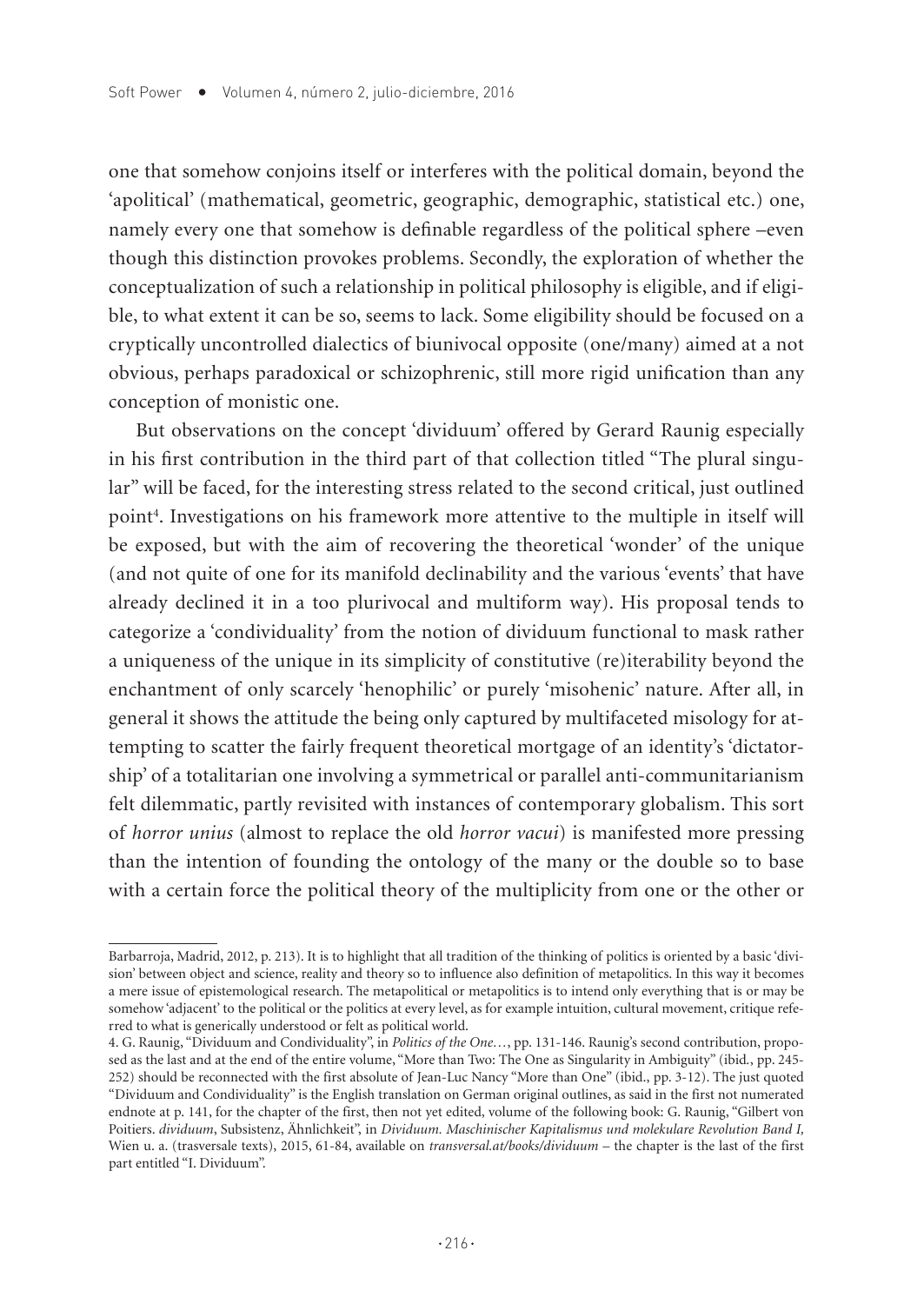more than one on the same ontological deficiencies of the one itself and (theological) oversimplifications operated by the Western henological tradition.

Raunig's return to dividuum of Gilbert of Poitiers, proposed to strengthen through a fast (a bit 'arbitrary') contextualization of the division the horizon of recent thinkers of the community (Esposito, Agamben, Blanchot, Nancy)<sup>5</sup> seems yet again another essentialist theological, but not enough simplification<sup>6</sup>. The separateness of Gilbert's dividuum based on the (linguistic and semantic) distinction by means of notions as individual, singular and whole so that one is not purely individual and therefore neither whole nor dissimilar, makes this proper dividual something split, divisional, similar and, ultimately, *an* alone absolute *one* among others. In conclusion, dividuum's conformity is established by the fact that it 'with-divides' form with the other $(s)$ <sup>7</sup> without discerning which other(s) it is to deal with, suggesting intuitions of a mechanic anarchism and creative extremisms of the many that pretend to be a transformationalist continuum

<sup>5.</sup> R. Esposito, *Communitas. Origine e destino della comunità*, Einaudi, Torino 2006, p. 163; G. Agamben, *La comunità che viene*, Einaudi, Torino, 1990 (Bolla Boringhieri, Torino,2001), p. 93; M. Blanchot, *La Communauté inavouable*, Éditions de Minuit, Paris, 1983, p. 90. Nancy's text is already quoted in the precedent footnote.

<sup>6.</sup> Although it is impossible to discuss community's issue in every aspect which has been developed in the twentieth century, its three dilemmas (vagueness, *minus*, appropriation), as defined by Raunig, are mere false paradoxes of politics of the one, for which the fundamental lexicographic, semantic and theoretic question whether this formula "the politics of the one" is allowable or rather the formula "the one of (or/and in) the politics" is more correct, is neither alluded. Beyond discourses on the political (leftist/rightist) parts constituting a particular item without direct relation to the question at issue, that ought to be postulated in and of itself, the criticized influence of Benjamin's messianism on Agamben's *vague* description of community is to outline. Raunig expressly specifies: "Agamben describes coming politics as a struggle between the state and the non-state, or, more precisely, as the "insurmountable disjunction between whatever singularities and the State organization." (cf. G. Raunig, "Dividuum and Condividuality", in *Politics of the One…*, p. 133). Insurmountability of such a disjunction is a key word misunderstood by Raunig who believes that "the claim of the messianic-coming" is to grasp as "*overcoming* the state apparatus of protective identity and obligatory social bond" (my cursive). Instead, in Agamben's purpose the exact opposite direction is given, because in it the dialectical above alluded essence between the politics and metapolitics, entirely ignored by Raunig, is evocated; but it has to be specified. It's better to use 'apocalyptic' than 'messianic' (too hypostatized). The political differentiates itself from the metapolitical quite by the state apparatus in the sight of self-protection more or less determinable or clear to the metapolitical. Therefore vagueness and unclearness are constitutive not for coming community or metapolitical state, but quite and exclusively for political actual state, since, in order to determine metapolitics as non-state and thus culminating ultimate state of mankind, an apocalyptic breaking is claimed with the consequence that the political *overcomes* the disjunction from everything that differentiates *ontologically* from the metapolitics, and so prevents the state from becoming non-state or jointing to it by moving or involving also non-political means as the struggle or juridical, ethical, religious, etc. powers.. Certainly, all these 'ones' have multiple and reciprocally separated lives, each in its own sphere.

<sup>7.</sup> Raunig begins his intervention by wondering "Which With for the Many?" (G. Raunig, "Dividuum and Condividuality", in *Politics of the One…*, p. 131). In attempting a reply, he almost rhetorically attacks the "with" bound to notions like "common", "com-munity", such to be affiliated to the Latin *communis* that, on its turn, is a composed term originated through *munus*. The latter noun is explored in a prejudged univocal sense regarding legal Roman taxation for extracting the suggestive bond with the term *minus*, whereby *communis* should echo diminution that addition. This semantic association is by no means significant because the Latin adjective *munis* originally means "courteous", "kind" and should have derived from the root 'mei' (from which also *migro*) in a semantic range of *generic* exchange. It is incompressible in the quoted question whether, why and how a "with" is to think with the reference to the *many.* The multiple one is not less simple and unique than the unitary one; indeed the *formal* ('dividual') *co*-implication and hence *co*-inclusion of the one and the many are the sole reliable logic for reflecting on a "with for the many".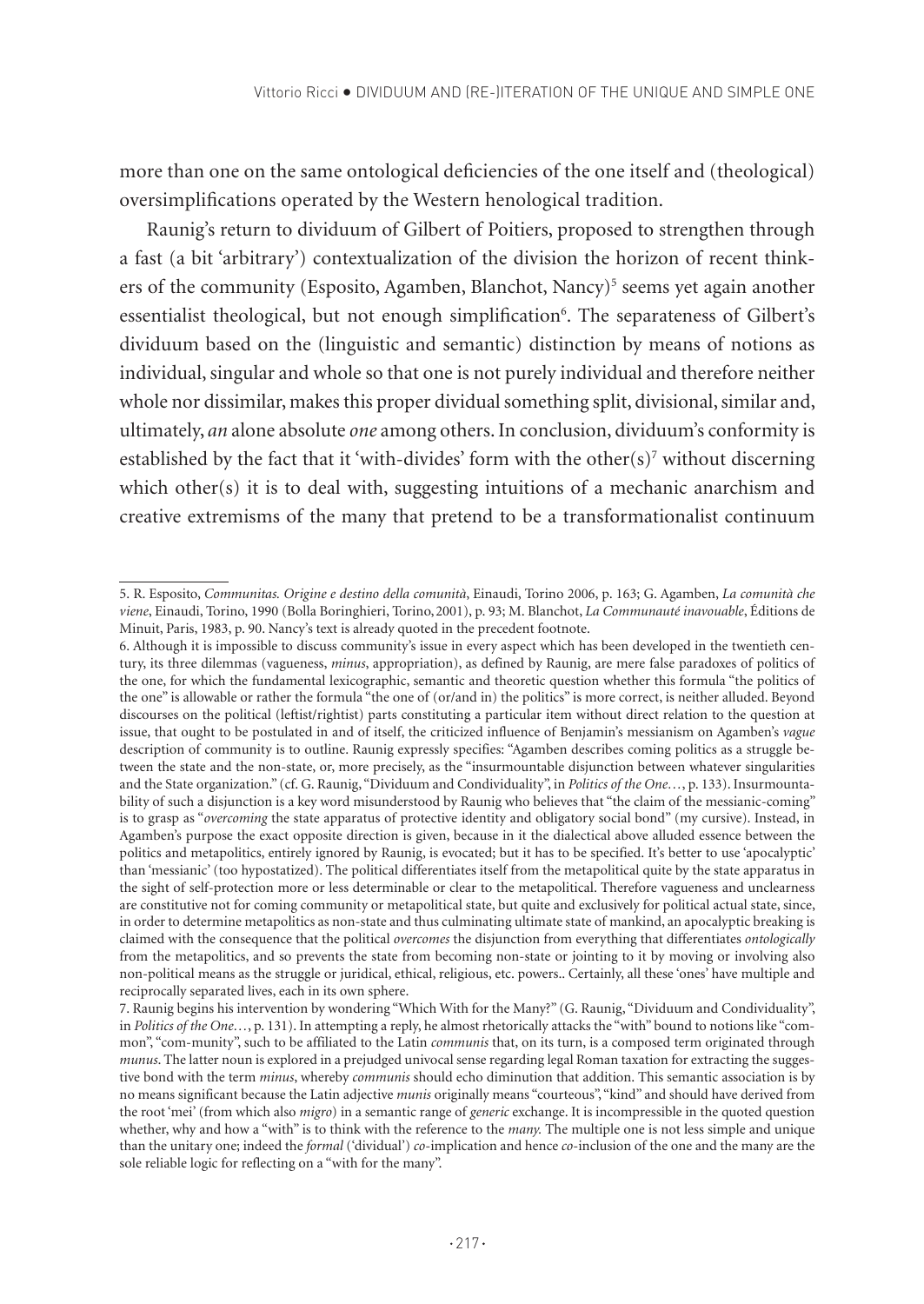of more than one or a continuously interrupted one unable to be a or the one. It is, therefore, almost dogmatically assumed as a functional definition because of the postulated opposition to an undisputed vision of deprecated one, mainly investigated only in view of tackling totalitarian or globalist phenomena (in a phobically more emotional than a conceptual or theoretical way), as evidenced through the alluded multiple ontologies of polymorphic and metamorphic multiplicity (Deleuze, Negri)8 or "ultra-one event" (Badiou).

## **Gilbert Porreta's9 dividuum or the divisible one not less than the indivisible one**

It is very surprising to observe how, after an intensive and totalizing activity of metaphysical deconstruction in the Western thought, conceptual distinctions are uncritically assumed and transformed into a methodological and axiomatic procedure, especially in the field of political theorization. With the impression that in this way some adequate philosophical categories may be drawn, a 'transcendent' doctrine (no other qualification seems possible) is proposed with the irreducible difference that it concerns no real entities *beyond* 'empirical' immanence but quite and precise phenomena ascribable to a world which is understood as 'commonly' given and perceived. Still more surprisingly, the idea of accrediting faithful capacity of theoretical foundation to the language and particularly to etymologies which are revived from ancient texts with a specific and almost holistic predilection to Latin and German words (perhaps for their bigger

<sup>8.</sup> The theme of Deleuze's influence on Raunig is complex. Limited to dividuum' concept Deleuze's statement of the becoming 'dividuals' is to highlight, as the following quotation expresses: "On ne se trouve plus devant le couple masse - individu. Les individus sont devenus des 'dividuels', et les masses, des échantillons, des données, des marchés ou des 'banques'" (G. Deleuze, "Post-scriptum sur les sociétés de control", in *L'autre Journal*, 1, may 1990, pp. 240-247, 244). The individual become dividual is a mechanic modification due to technical attitude, the political power uses certainly in view of the social control, but mainly by urgency of supporting itself, holding its 'freedom' of domination over *individuals*, whose becoming dividual should be deplorable and always risky. Indeed, the dividuality makes awkward any control or at least imposes a need of collection, junction, a sort of induced unification or better *identification-individuation*. The reminder may remain vague, non-individual and non-individualized, but what is to be politically controlled, must be reduced to well-individualized one and possibly with risks of any kind. M. Hardt, A. Negri, *Commonwealth*, Harvard University Press, Massachusetts 2009, p. 451. One of Negri's concepts, Raunig draws, reinterprets and re-thinks, is 'transversal concatenation', developed in the context of a rejection of the takeover of state power in favor of constructing an immanent and ongoing 'revolutionary machine' from the components of 'insurrection, resistance and constituent power'. Constituent power, the most significant of them, is presented as the ontological ground of 'revolutionary' aesthetic processes, and limits these processual expressions to collective experiments with 'alternative forms of organization'.

<sup>9.</sup> L. Valente, "Un realismo singolare: forme e universali in Gilberto di Poitiers e nella Scuola Porretana", in *Documenti e studi sulla tradizione filosofica medievale* 19, 2008, pp. 141-246, also for bibliography of other sources or texts of any type on this medieval author and his cultural context it is referred as well as Raunig's article at issue.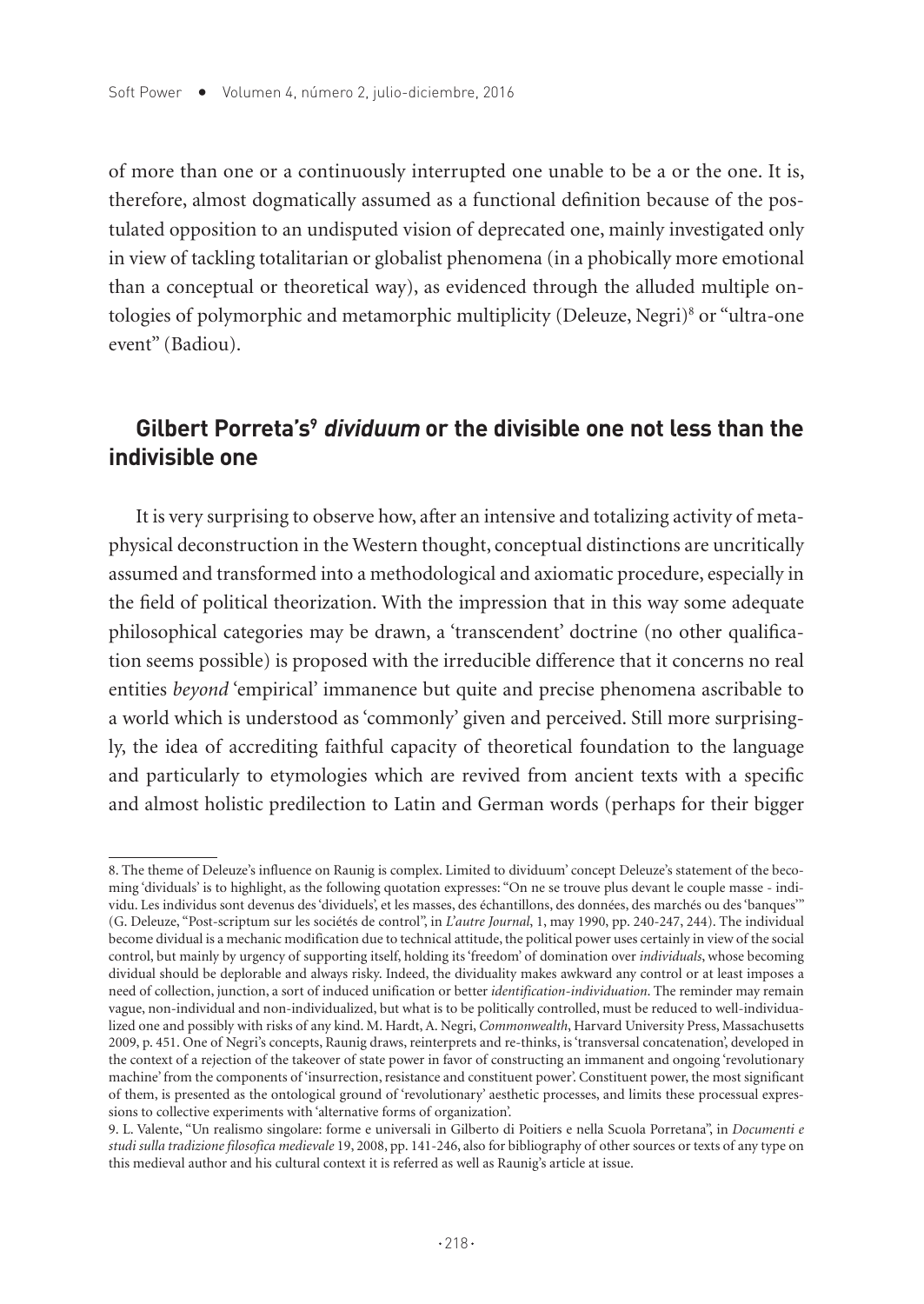'conformity' to what is presumed to want to demonstrate, and since the main principle is deduce from a Latin medieval thinker).

During the twentieth century, within the debate on trinity's dogma, and in particular on the determination of the relations among the three divine persons, Gilbert's position is worthy of attention for diverse motivations, but the difficulty lies on founding a contemporary modality of a philosophical category in the field of political science. His fundamental distinction between *naturalium rationes* and *theologicae rationes* is based on Boethius' *quo est* and *quod est* which the bishop of Poitier renames respectively "subsistence" (*subisistentia*) and "subsistent" (*subsistens*). In natural order the only specification considered by Raunig concerns *quo est* (subsistent) for its meaning of being *through* something (subsistence) which, on its turn, is in its same subsistent, whereby both are singular, while a further attempt to interpret the *dualistic dichotomy*  of Aristotelian binomial substance/accidents should be argued so that it represents a form of inconceivability of a singular which is not simultaneously judged plural, also in accordance to Nancy. Instead, Raunig emphatically insists on Gilbert's illustration of distinction in the domain of *rationes theologicae* in order to evince *persona*'s definition and so finally *dividuum*'s notion.

The first conceptual difference of theological realm derives from the necessity of respecting not only the unity and oneness of the subject at issue (God), but also its simplicity that should be in conflict with any perspective of divisibility. The theological inapplicability of dualistic scheme relating to natural subsistence makes Gilbert speak about "essence" (*essentia*) referring to *quo est* and that's the "divinity" (*divinitas*), and *quod est* designating the trinity (of one *deus*). Beyond the eventual theological and heretic questions, it is relevant to highlight that in Trinitarian doctrine the distinction of these two elements and the enumeration of the three persons are claimed to exclude any *possibility* of being *not one* quite in virtue of being three and not more. In other words, just because the divinity must be inevitably *one*, God must consequently be three persons with no ontological condition of numerical multiplication nor addition, since the three and solely the three "is" essentially 'in-con-divisible' and indivisible *quod est,* but *is* the same *quo est* resting without any *cum*. The "with" is impossible for the fact that no con-division and therefore no con-dividuality is producible, otherwise the essence should be absurdly tripled. A divine person neither substantiate other *two*  persons, nor can con-join with them, if not as pure complete co-identification with the essence alone. These considerations lead to argue that no iterability is possible and solely where two is the numerical consequence of one, the iteration becomes a process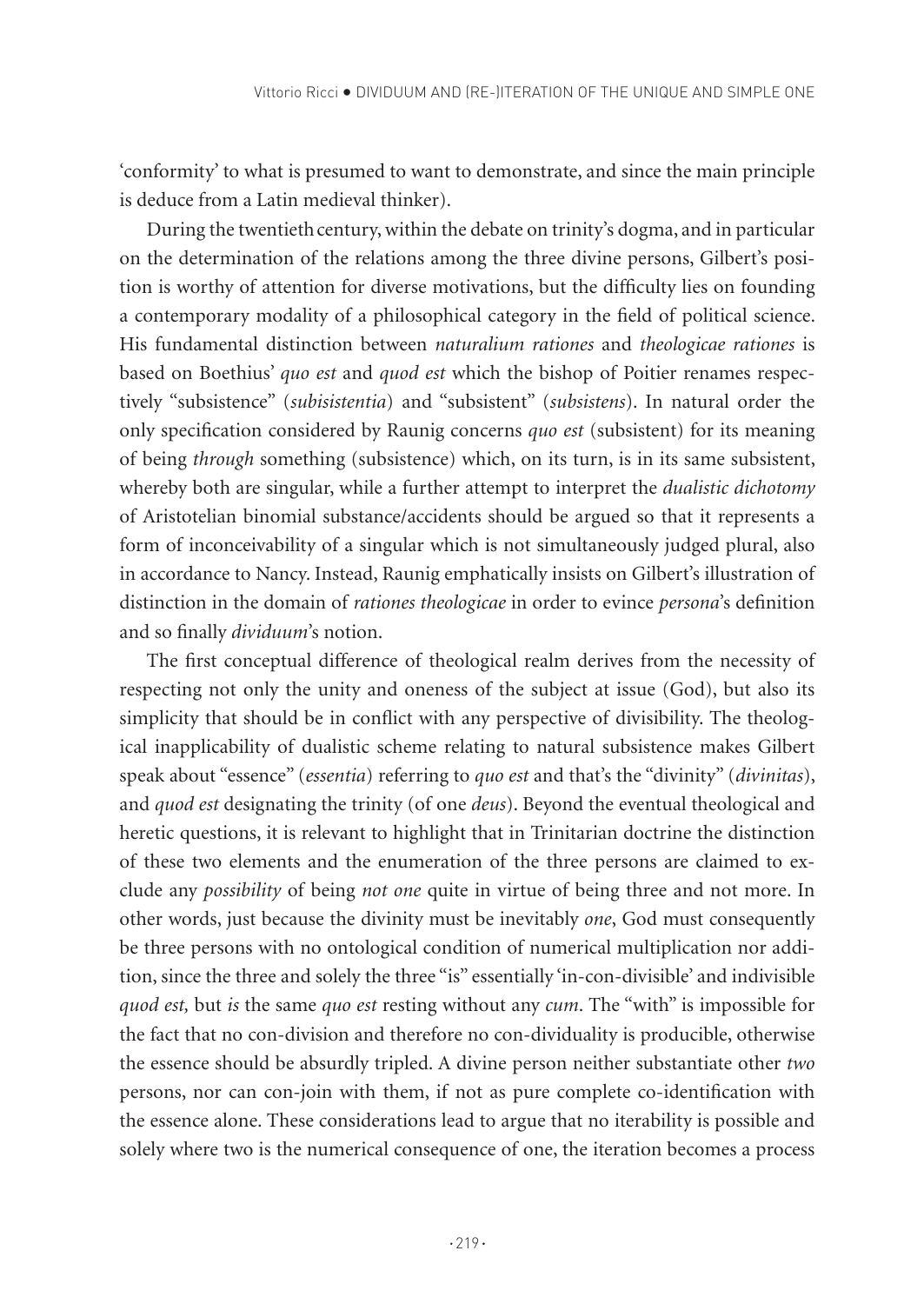of *individuation* and so of constituting an individual relating to a dividuum two. In trinity's relation, the two can never divide itself from one, but not even one from itself in that one is never *different* from one with the unique and always self-identifying essence. One is the same one in being the two *essentially* and *exclusively* in the *same* mode in which both of them manage themselves with regard to the *three.* No form of dichotomy nor of trichotomy but solely of henotic self-individualizing whereby each can be itself *simultaneously* 'with' and 'without the other two", therefore *within* both of these. Such a 'with' is useless and incompetent to constitute a con-division, because there are not its con-dividing and con-divided components, but to realize its constitutive 'out', that's to conserve the unchangeable essential uniqueness and simplicity, the absolute singleness, the singularity not evolvable into a dialectical interaction with the plurality because of a mere impossibility to be but the alone. In this way the 'true' nature of one is conceivable, whereas the conceivability of the two is deprived of the possibility of its own one, which is not coinciding with the solely possible alone one, so that all is one and in one solely. A one coinciding with its own two posits in itself the three of it and of its own two, but not *numerically* in the sense that the affirmation of the alone possible two as own impedes to an otherness of two from one, namely that it can be adjunctive to itself, can be *jointly*, *independently together*. And that is possible only because the three is already essentially (logically?) present as unjoint *proprium* of one and its two which cannot be together, but *are* the same unique essence.

This formalism is also informative for the political one, yet analogically. Theological essence is to be read politically as non-essence without allowing the wholeness of the one to be excluded in spite and instead of the ineluctable multiplicity. No opposition between individuum and dividuum is contemplable in both the realms. What unequivocally emerges, is the absolute paradigmatic 'universality' of *number* in all its *power of conditioning* every other discourses or elements, but provided that it might be also *innumerable*, indeed ought to be so. The one is at most a consequence, not a presupposition of the number. The number has to be in some size 'un-decodable', neither individualized nor dividualized; it is a real cipher which escapes to any attempt of deciphering it. At the same time, the number cannot be presupposed but by one and 'universally' as well as absolutely not 'transversally'. And this in politics' domain looms an indisputable *fact*, an inviolable necessity; it is its true *instituent* power. Analogically, as one in theological dogma is insuppressible, so it is in politics which is not approachable by the political science without such a theoretical 'dogma'. The difference of the two *ones*  consists on the fact that theological one is transcendent and so immutable, fixed, one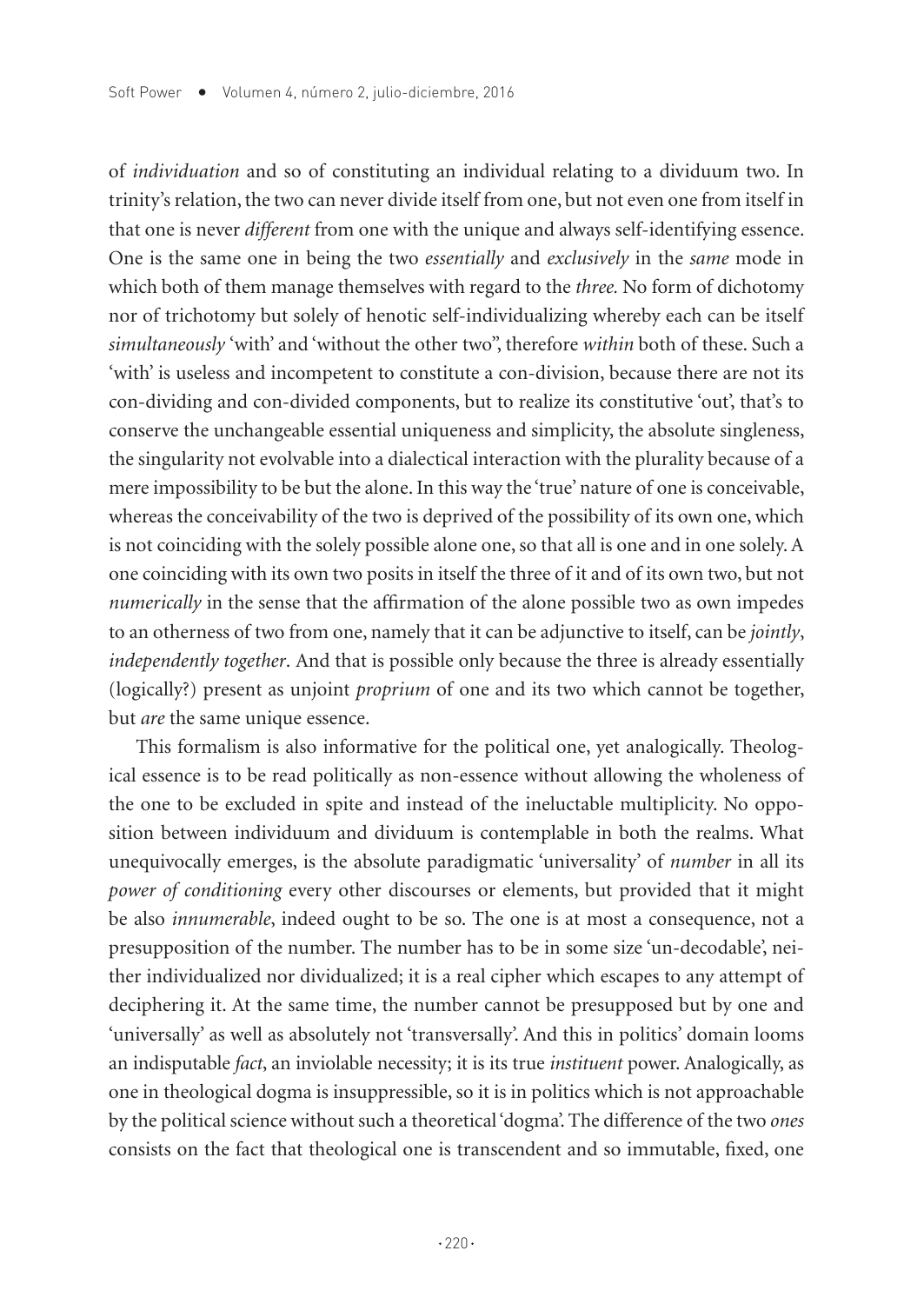and solely one, the political one is contingent, 'erratic', oscillating one in front of nonone, quite because the numerability is *inessential* to the political one which tends to be the *common*, the maker of the common, and the accommodating to it and to the having in common to all, while the theological one is by essence numerable, *is* common to itself, namely simplifies numerically itself *with* itself. From another point of view, for the one the difference doesn't consist only in being neither the many, nor (the) few. In the dichotomy one/other(s) a trichotomy is met: one/few/many with an innumerable variation of typologies (minorities and majorities), and above all the less is not truly less than the more. An underlying reason is the 'aspiration' of the political to the all, but which is really nothing, and therefore to 'compenetrate' the total essence of being. In this point the two realms find a contact: what theologically as well as politically is one, is so only because such a one is *number* able to '*con*clude', namely to put *numerically*  its 'termination', as the sort of 'doing *the* number'. In the Trinitarian dogma somehow the essence are what does produce effectively number, but what does determine their number, and thus *the* number of them, is the one, namely not only the unity but also the peculiar totality inherent to this (numeric) unity. In the political 'fact', analogically one, few and many produce number, only one does produce *the* number, but, unlike the theological one, that political does conclude the termination not in all. The political one totalizes without anything, com-penetrates the others so to be it alone, to conclude all (peculiar all) to itself and not into all (coinciding with all). The political one, in order to subsist, needs to determine *partially* and *partial* every other eventual one and non-one, to 'organize' the claimed insufficiency of their one or non-one, indeed its own *factual* nullity. The *nihil* is not yet duly thought, especially in politics. And the not appearing all is just the nothing. The apparent all of the political one does not appear so, because it does make all other one appear apparent, solely undetermined in perennial and variously non-organized dialectics of a few and many, wherein the one is a bit more than a null multiplicity or zero, and thus a little less than one. One, little, few, many, all, nothing are the *numerical* (neither qualitative nor quantitative) categories that are not yet considered, above all, scrutinized relatively to the political one, and more peculiarly to the politics in general. One is somehow *numerically* asymmetric; in other words, it seems to result that one is, so to say, more than other numbers for the place or the number itself it occupies; but conversely, one is something less without other numbers. In the political realm, one, even though it keeps this prerogative, strives to occupy all but *exclusively*, taking upon itself the 'prerogative' of assigning peculiar prerogatives inevitably due to the others, which otherwise should be unable to be *instituted*. The political